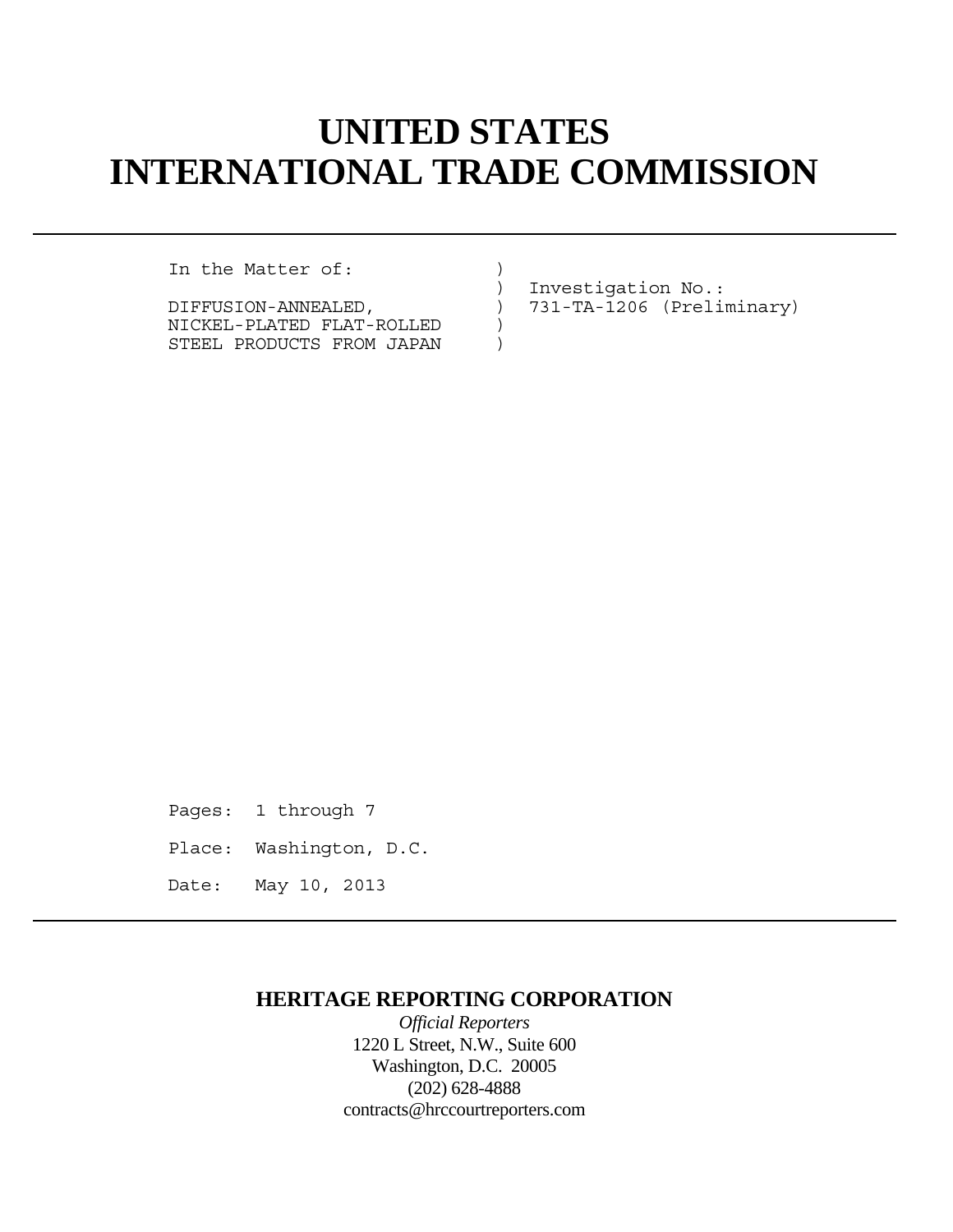#### THE UNITED STATES INTERNATIONAL TRADE COMMISSION

| In the Matter of:         |                           |
|---------------------------|---------------------------|
|                           | Investigation No.:        |
| DIFFUSION-ANNEALED.       | 731-TA-1206 (Preliminary) |
| NICKEL-PLATED FLAT-ROLLED |                           |
| STEEL PRODUCTS FROM JAPAN |                           |

 Friday, May 10, 2013

 Room 101 U.S. International Trade Commission 500 E Street, S.W. Washington, D.C.

 The meeting commenced, pursuant to Notice, at 11:03 a.m., before the Commissioners of the United States International Trade Commission, the Honorable IRVING A. WILLIAMSON, Chairman, presiding.

APPEARANCES:

On Behalf of the International Trade Commission:

Commissioners:

 IRVING A. WILLIAMSON, CHAIRMAN (presiding) DANIEL R. PEARSON, COMMISSIONER SHARA L. ARANOFF, COMMISSIONER DEAN A. PINKERT, COMMISSIONER DAVID S. JOHANSON, COMMISSIONER MEREDITH M. BROADBENT, COMMISSIONER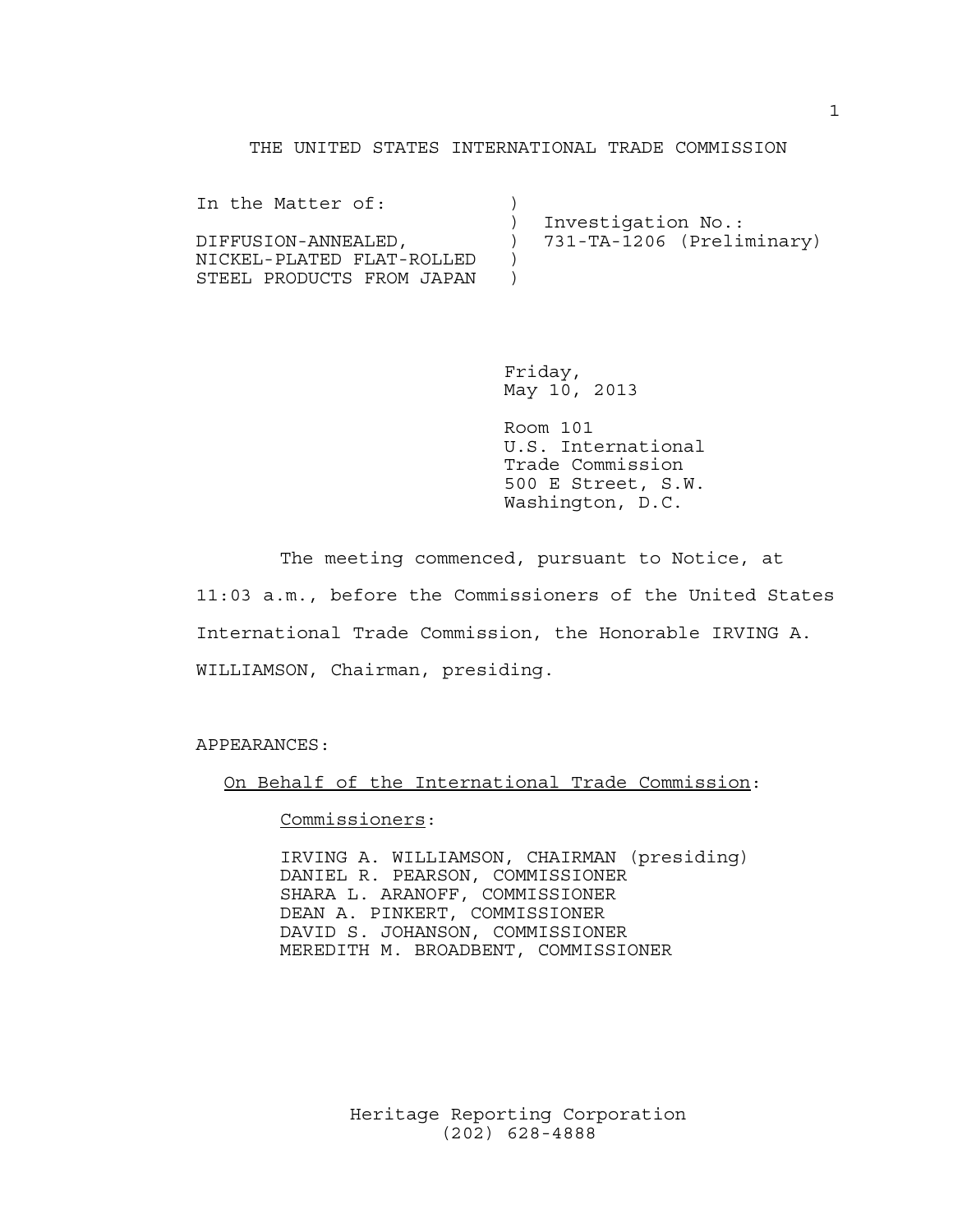APPEARANCES: (Cont'd.)

### Staff:

 LISA R. BARTON, ACTING SECRETARY TO THE COMMISSION SHARON BELLAMY, HEARINGS AND INFORMATION ASSISTANT NATHANAEL COMLY, INVESTIGATOR GERALD HOUCK, INTERNATIONAL TRADE ANALYST JOHN BENEDETTO, ECONOMIST DAVID BOYLAND, ACCOUNTANT-AUDITOR RHONDA HUGHES, ATTORNEY DOUGLAS CORKRAN, SUPERVISORY INVESTIGATOR MICHAEL HABERSTROH, CASE MANAGER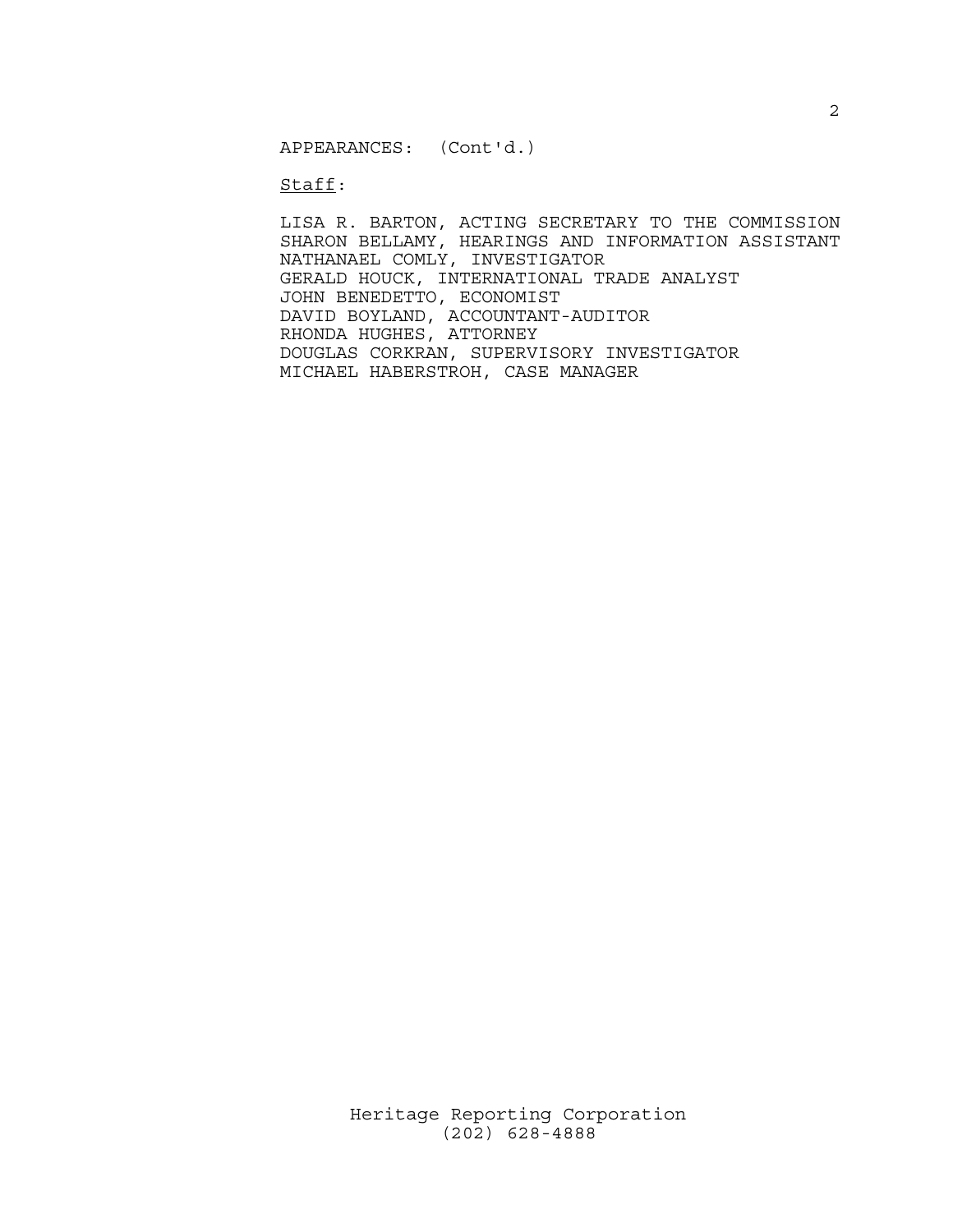# I N D E X

## en de la provincia de la provincia de la provincia de la provincia de la provincia de la provincia de la provi<br>Para la provincia de la provincia de la provincia de la provincia de la provincia de la provincia de la provin

| Agenda For Future Meeting: None                                                                                             |   |  |
|-----------------------------------------------------------------------------------------------------------------------------|---|--|
| Minutes: April 4 and 25, 2013                                                                                               | 4 |  |
| Ratification List: 13-005                                                                                                   |   |  |
| Vote in Inv. Nos. 731-TA-1206 (Preliminary)<br>(Diffusion-Annealed, Nickel-Plated Flat-Rolled<br>Steel Products From Japan) |   |  |
| Outstanding Action Jackets: None                                                                                            |   |  |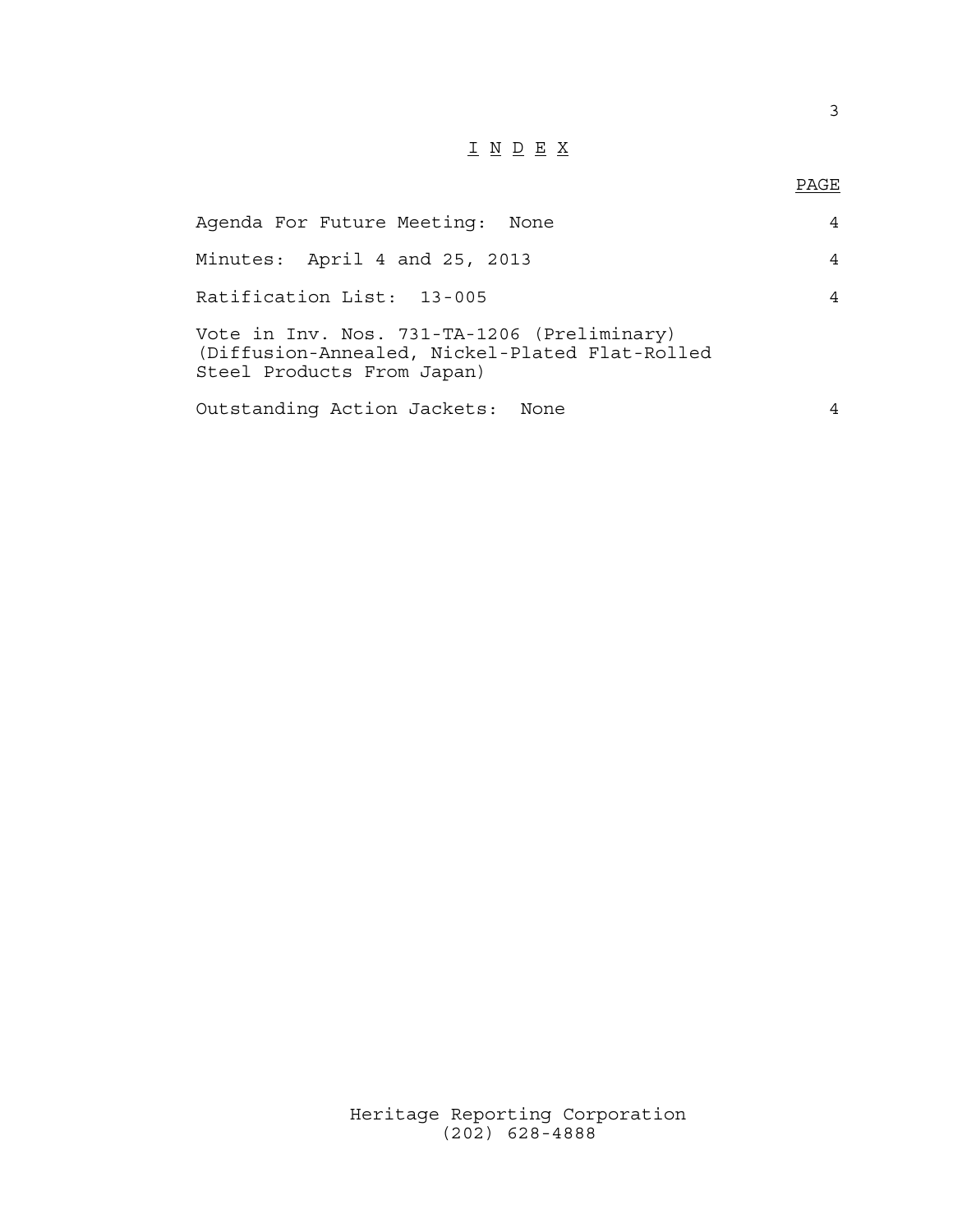1 P R O C E E D I N G S 2 (11:03 a.m.) 3 CHAIRMAN WILLIAMSON: Good morning. This 4 meeting of the U.S. International Trade Commission 5 will now come to order. 6 I understand there are no agendas for future 7 meetings or outstanding action jackets to consider. 8 Are there any objections to approval of the 9 minutes of April 4 and 25, 2013, or Ratification List 10 13-005? 11 (No response.) 12 CHAIRMAN WILLIAMSON: Hearing none, they are 13 approved. 14 Next we turn to the vote in Investigation 15 No. 731-TA-1206 (Preliminary)(Diffusion-Annealed, 16 Nickel-Plated Flat-Rolled Steel Products From Japan). 17 Welcome to Mr. Corkran and the staff who 18 participated in this investigation. 19 Are there any questions for the staff? 20 (No response.) 21 CHAIRMAN WILLIAMSON: Are there any 22 additions or corrections to the staff report? 23 MR. CORKRAN: Douglas Corkran, Office of 24 Investigations. Thank you, Chairman Williamson. 25 Staff proposes that the staff report for the subject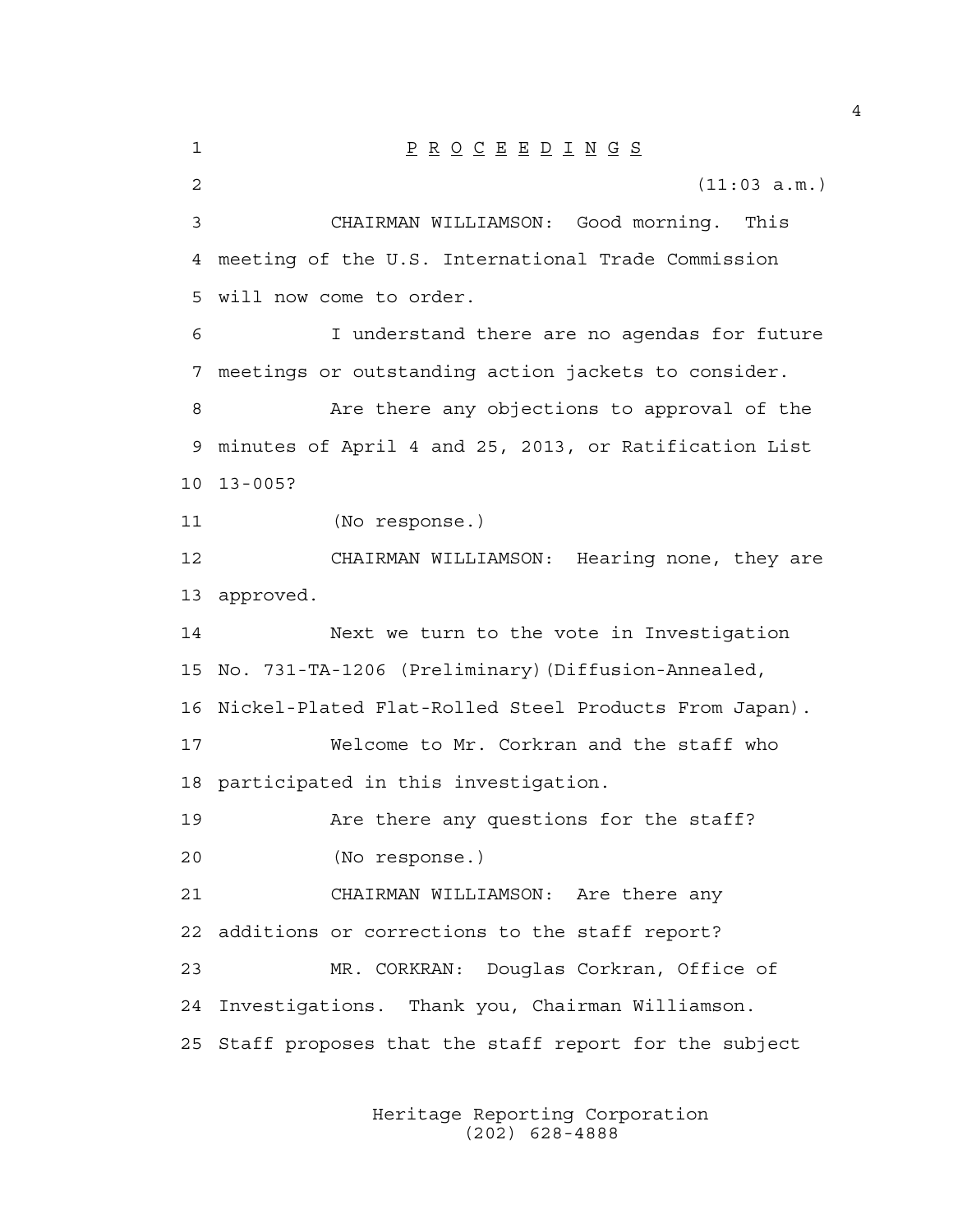1 investigation be revised in accordance with Memorandum 2 INV-LL-029 dated May 6, 2013. Staff has no further 3 revisions. 4 However, it is with distinct pleasure that I 5 introduce Michael Haberstroh, who is completing his 6 first case as an analyst with the Commission. 7 CHAIRMAN WILLIAMSON: Okay. Thank you. 8 Welcome, Mr. Haberstroh. 9 Is there any objection to approval of the 10 staff report? 11 (No response.) 12 CHAIRMAN WILLIAMSON: Hearing none, it is 13 approved. 14 Madam Secretary, will you please call the 15 roll? 16 MS. BARTON: Thank you, Mr. Chairman. 17 Commissioner Pinkert? 18 COMMISSIONER PINKERT: I vote in the 19 affirmative. 20 MS. BARTON: Commissioner Johanson? 21 COMMISSIONER JOHANSON: I vote in the 22 affirmative. 23 MS. BARTON: Commissioner Pearson? 24 COMMISSIONER PEARSON: I vote in the 25 negative.

> Heritage Reporting Corporation (202) 628-4888

5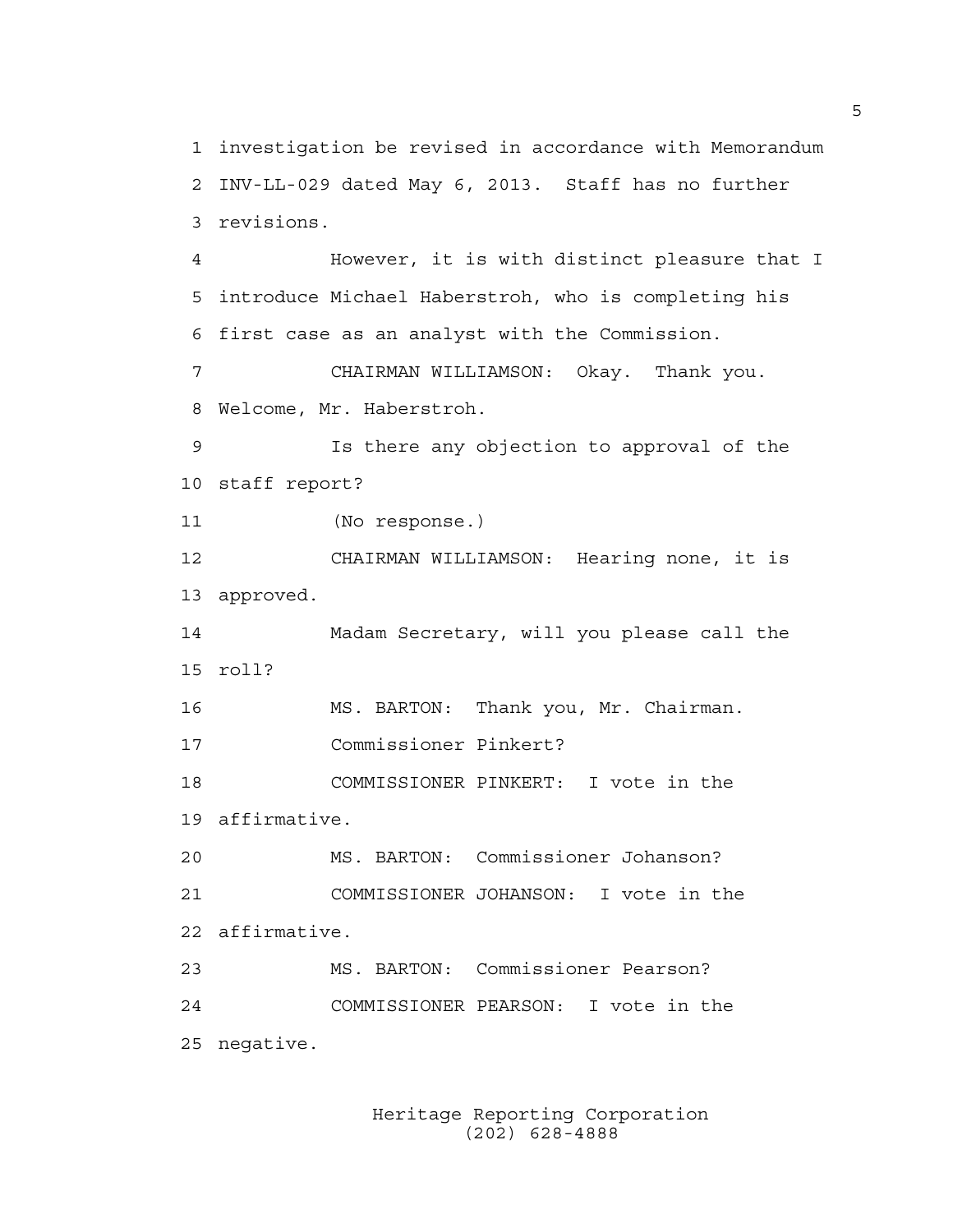1 MS. BARTON: Commissioner Broadbent? 2 COMMISSIONER BROADBENT: I vote in the 3 affirmative. 4 MS. BARTON: Commissioner Williamson? 5 CHAIRMAN WILLIAMSON: I vote in the 6 affirmative. 7 MS. BARTON: Commissioner Aranoff? 8 COMMISSIONER ARANOFF: I vote in the 9 affirmative. 10 MS. BARTON: Mr. Chairman, the Commission 11 has reached an affirmative determination. 12 CHAIRMAN WILLIAMSON: Thank you, Madam 13 Secretary. 14 Further information regarding this 15 determination will be in the press release. 16 Commissioners' opinions currently are scheduled to be 17 transmitted to the Secretary of Commerce on or before 18 May 20, 2013. 19 Thank you to the staff who participated in 20 this investigation. 21 Seeing that there is no other business 22 before the Commission, this meeting is adjourned. 23 (Whereupon, at 11:05 a.m., the meeting in 24 the above-entitled matter was concluded.) 25 //